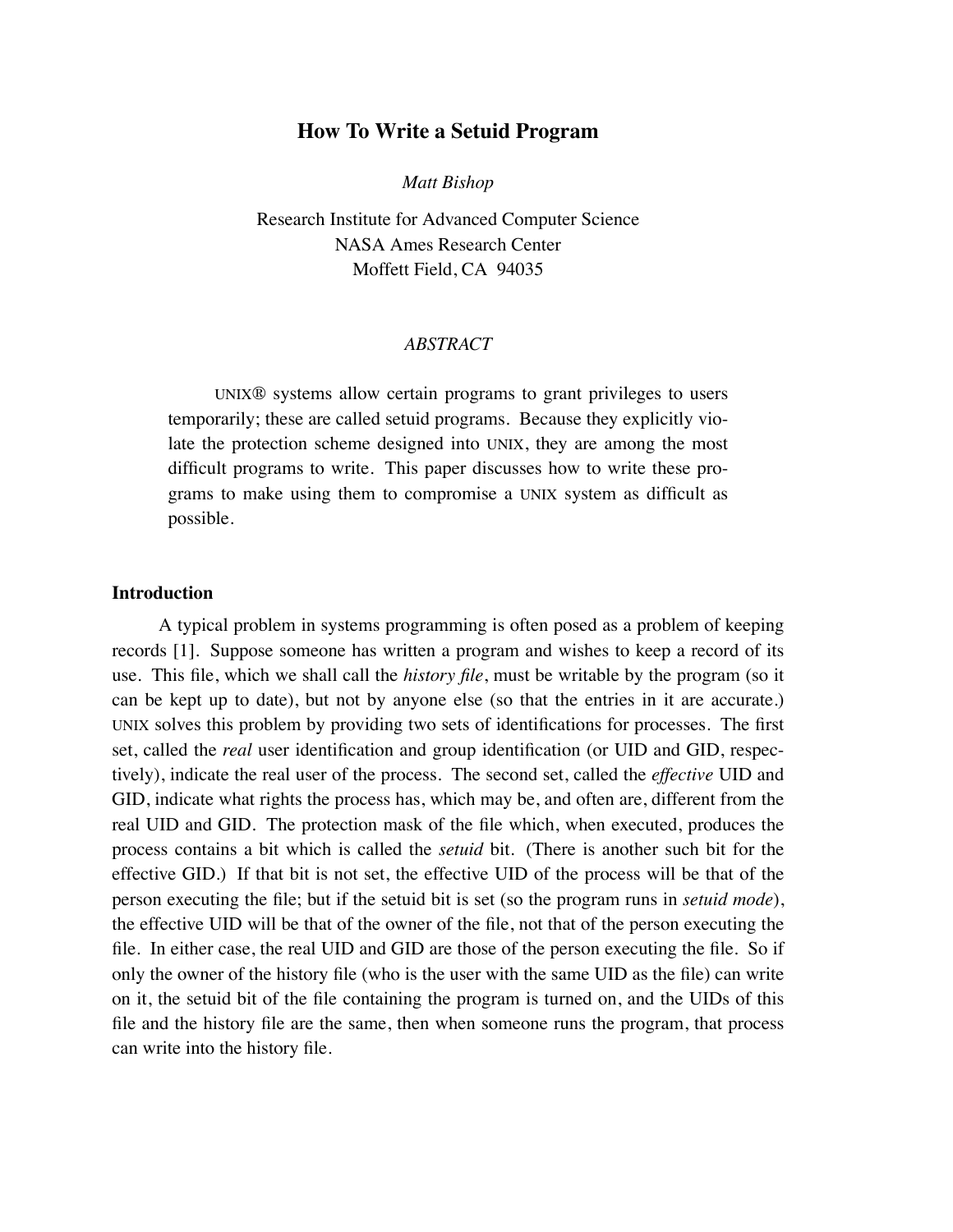These programs are called *setuid programs*, and exist to allow ordinary users to perform functions which they could not perform otherwise. Without them, many UNIX systems would be quite unusable. An example of a setuid program performing an essential function is a program which lists the active processes on a system with protected memory. Since memory is protected, normally only the privileged user *root* could scan memory to list these processes. However, this would prevent other users from keeping track of their jobs. As with the history file, the solution is to use a setuid program, with *root* privileges, to read memory and list the active processes.

This paper discusses the security problems introduced by setuid programs, and offers suggestions on methods of programming to reduce, or eliminate, these threats. The reader should bear in mind that on some systems, the mere existence of a setuid program introduces security holes; however, it is possible to eliminate the obvious ones.

### **Attacks**

Before we discuss the ways to deal with the security problems, let us look at the two main types of attacks setuid programs can cause. The first involves executing a sequence of commands defined by the attacker (either interactively or via a script), and the second substituting data of the attacker's choosing for data created by a program.

In the first, an attacker takes advantage of the setuid program's running with special privileges to force it to execute whatever commands he wants. As an example, suppose an attacker found a copy of the Bourne shell  $sh(1)$ <sup> $\dagger$ </sup> that was setuid to *root*. The attacker could then execute the shell, and  $-$  since the shell would be interactive  $-$  type whatever commands he desired. As the shell is setuid to *root*, these commands would be executed as though *root* had typed them. Thus, the attacker could do anything he wanted, since *root* is the most highly privileged user on the system. Even if the shell were changed to read from a command file (called a *script*) rather than accept commands interactively, the attacker could simply create his own script and run the shell using it. This is an example of something that should be avoided, and sounds like it is easy to avoid  $-$  but it occurs surprisingly often.

One way such an attack was performed provides a classic example of why one needs to be careful when designing system programs. A UNIX utility called *at*(1) gives one the capability to have a command file executed at a specified time; the *at* program spools the command file and a daemon executes it at the appropriate time. The daemon determined when to execute the command file by the name under which it was spooled.

<sup>\</sup> The usual notation for referencing UNIX commands is to put the name of the command in italics, and the first time the name appears in a document, to follow it by the section number of the *UNIX Programmers' Manual* in which it appears; this number is enclosed in parentheses. There are two versions of the manual referred to in this paper, one for 4.2 BSD UNIX [2], and one for System V UNIX [3]. Most commands are in the same section in both manuals; when this is not true, the section for each manual will be given.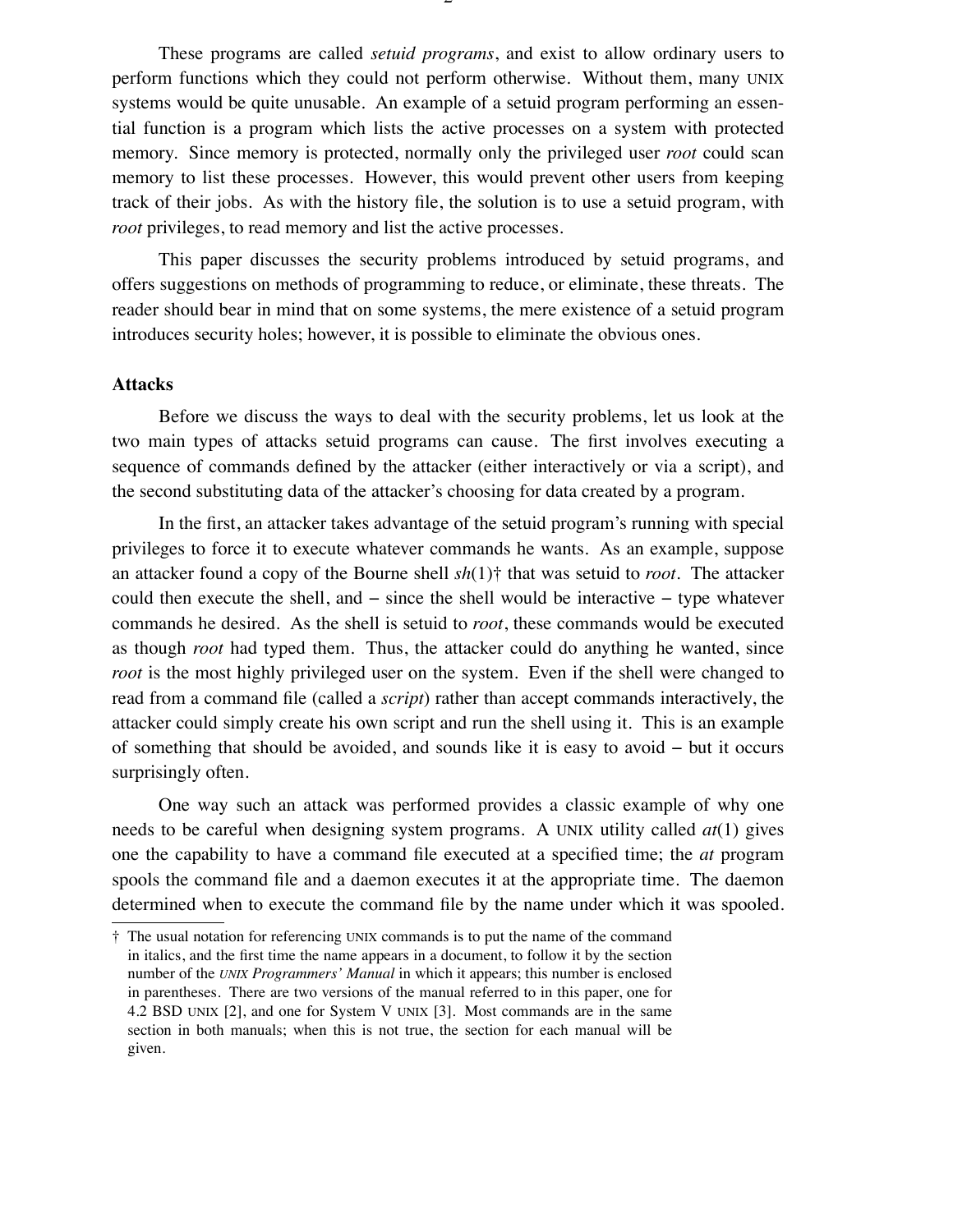However, the daemon assumed the owner of the command file was the person who requested that script to be executed; hence, if one could find a world-writable file owned by another in the appropriate directory, one could run many commands with the other's privileges. Cases like this are the reason much of the emphasis on writing good setuid programs involves being very sure those programs do not create world-writable files by accident.

There are other, more subtle, problems with world-writable files. Occasionally programs will use temporary files for various purposes, the function of the program depending on what is in the file. (These programs need not be setuid to anyone.) If the program closes the temporary file at any point and then reopens it later, an attacker can replace the temporary file with a file with other data that will cause the program to act as the attacker desires. If the replacement file has the same owner and group as the temporary file, it can be very difficult for the program to determine if it is being spoofed.

Setuid programs create the conditions under which the tools needed for these two attacks can be made. That does not mean those tools will be made; with attention to detail, programmers and system administrators can prevent an attacker from using setuid programs to compromise the system in these ways. In order to provide some context for discussion, we should look at the ways in which setuid programs interact with their environment.

#### **Threats from the Environment**

The term *environment* refers to the milieu in which a process executes. Attributes of the environment relevant to this discussion are the UID and GID of the process, the files that the process opens, and the list of environment variables provided by the command interpreter under which the process executes. When a process creates a subprocess, all these attributes are inherited unless specifically reset. This can lead to problems.

#### *Be as Restrictive as Possible in Choosing the UID and GID*

The basic rule of computer security is to minimize damage resulting from a breakin. For this reason, when creating a setuid program, it should be given the least dangerous UID and GID possible. If, for example, game programs were setuid to *root*, and there were a way to get a shell with *root* privileges from within a game, the game player could compromise the entire computer system. It would be far safer to have a user called *games* and run the game programs setuid to that user. Then, if there were a way to get a shell from within a game, at worst it would be setuid to *games* and only game programs could be compromised.

Related to this is the next rule.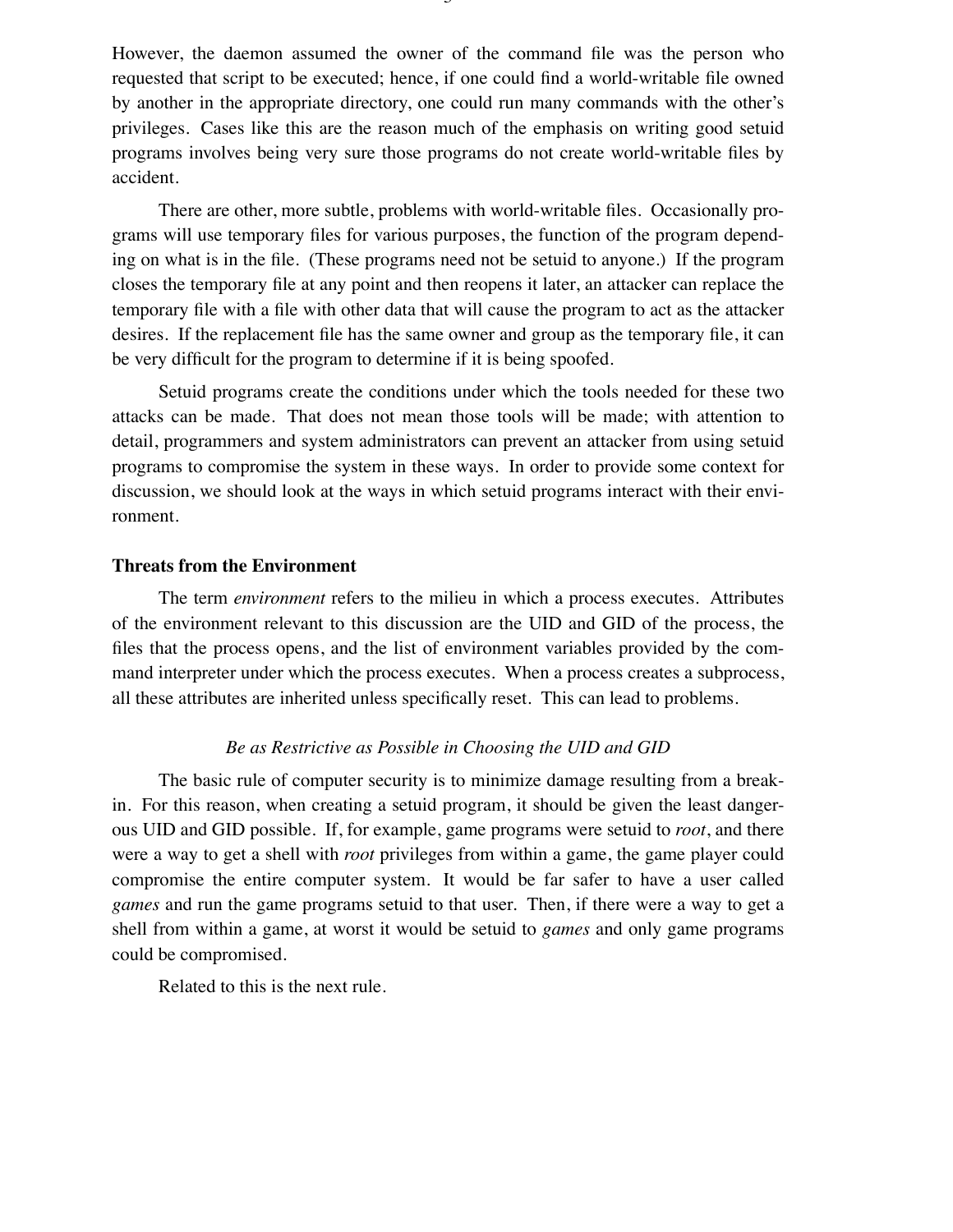# *Reset Effective UIDs Before Calling* exec*F*

 $\mathbf{r}$ 

Resetting the effective UID and GID before calling *exec* seems obvious, but it is often overlooked. When it is, the user may find himself running a program with unexpected privileges. This happened once at a site which had its game programs setuid to *root*; unfortunately, some of the games allowed the user to run subshells from within the games. Needless to say, this problem was fixed the day it was discovered!

One difculty for many programmers is that *exec* is often called within a library subroutine such as *popen*(3) or *system*(3) and that the programmer is either not aware of this, or forgets that these functions do not reset the effective UIDs and GIDs before calling *exec*. Whenever calling a routine that is designed to execute a command as though that command were typed at the keyboard, the effective UID and GID should be reset unless there is a specific reason not to.

## *Close All But Necessary File Descriptors Before Calling* exec

This is another requirement that most setuid programs overlook. The problem of failing to do this becomes especially acute when the program being *exec*'ed may be a user program rather than a system one. If, for example, the setuid program were reading a sensitive file, and that file had descriptor number 9, then any *exec*ed program could also read the sensitive file (because, as the manual page warns, "[d]escriptors open in the calling process remain open in the new process  $\ldots$ ")

The easiest way to prevent this is to set a flag indicating that a sensitive file is to be closed whenever an *exec* occurs. The flag should be set immediately after opening the file. Let the sensitive file's descriptor be  $sfd$ . In both System V and 4.2 BSD, the system call

# fcntl(*sfd*, F\_SETFD, 1)

will cause the file to close across *execs*; in both Version 7 and 4.2 BSD, the call

### ioctl(*sfd*, FIOCLEX, NULL)

will have the same effect. (See *fcntl*(2) and *ioctl*(2) for more information.)

#### *Be Sure a Restricted Root Really Restricts*

The *chroot*(2) system call, which may be used only by *root*, will force the process to treat the argument directory as the root of the file system. For example, the call

## chroot("/usr/riacs")

makes the root directory "/usr/riacs" so far as the process which executed the system call

<sup>\</sup> *Exec* is a generic term for a number of system and library calls; these are described by the manual pages *exec*(2) in the System V manual and *execve*(2) and *execl*(3) in the 4.2 BSD manual.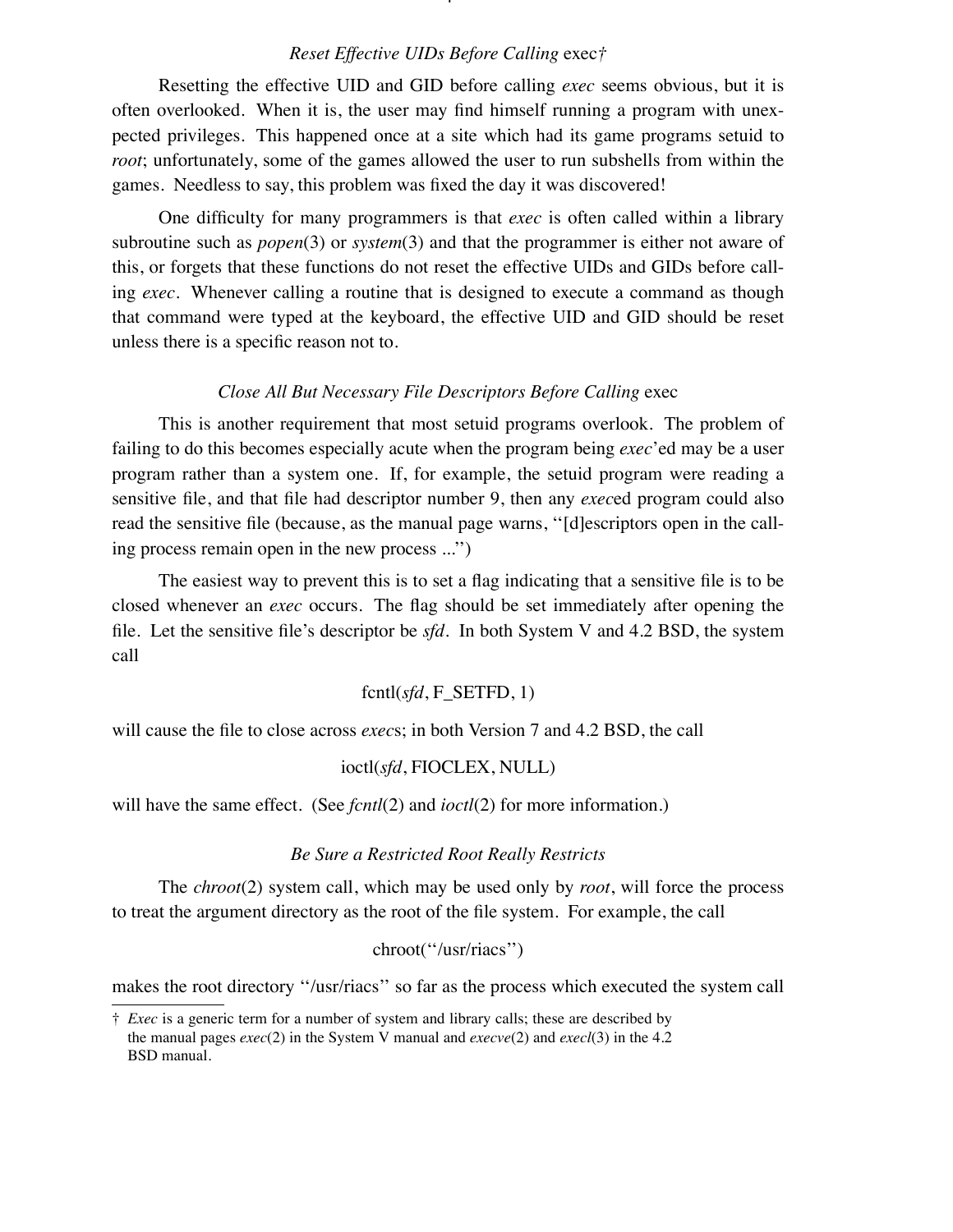is concerned. Further, the entry "..." in the new root directory is interpreted as naming the root directory. Where symbolic links are available, they too are handled correctly.

However, it is possible for *root* to link directories just as an ordinary user links files. This is not done often, because it creates loops in the UNIX file system (and that creates problems for many programs), but it does occasionally occur. These directory links can be followed regardless of whether they remain in the subtree with the restricted root. To continue the example above, if "/usr/demo" were linked to "/usr/riacs/demo", the sequence of commands

> cd /demo cd ..

would make the current working directory be "/usr". Using relative path names at this point (since an initial "/" is interpreted as "/usr/riacs"), the user could access any file on the system. Therefore, when using this call, one must be certain that no directories are linked to any of the descendants of the new root.

#### *Check the Environment In Which the Process Will Run*

The environment to a large degree depends upon certain variables which are inherited from the parent process. Among these are the variables **PATH** (which controls the order and names of directories searched by the shell for programs to be executed), **IFS** (a list of characters which are treated as word separators), and the parent's *umask*, which controls the protection mode of files that the subprocess creates.

One of the more insidious threats comes from routines which rely on the shell to execute a program. (The routines to be wary of here are *popen*, *system*, *execlp*(3), and *.) The danger is that the shell will not execute the program intended. As an* example, suppose a program that is setuid to *root* uses *popen* to execute the program *printle*. As *popen* uses the shell to execute the command, all a user needs to do is to alter his **PATH** environment variable so that a private directory is checked before the system directories. Then, he writes his own program called *printle* and puts it in that private directory. This private copy can do anything he likes. When the *popen* routine is executed, his private copy of *printle* will be run, with *root* privileges.

On first blush, limiting the path to a known, safe path would seem to fix the problem. Alas, it does not. When the Bourne shell *sh* is used, there is an environment variable **IFS** which contains a list of characters that are to be treated as word separators. For example, if IFS is set to "o", then the shell command *show* (which prints mail messages on the screen) will be treated as the command  $sh$  with one argument  $w$  (since the "o" is treated as a blank.) Hence, one could force the setuid process to execute a program other than the one intended.

<sup>\</sup> *execlp* and *execvp* are in section 2 of the System V manual.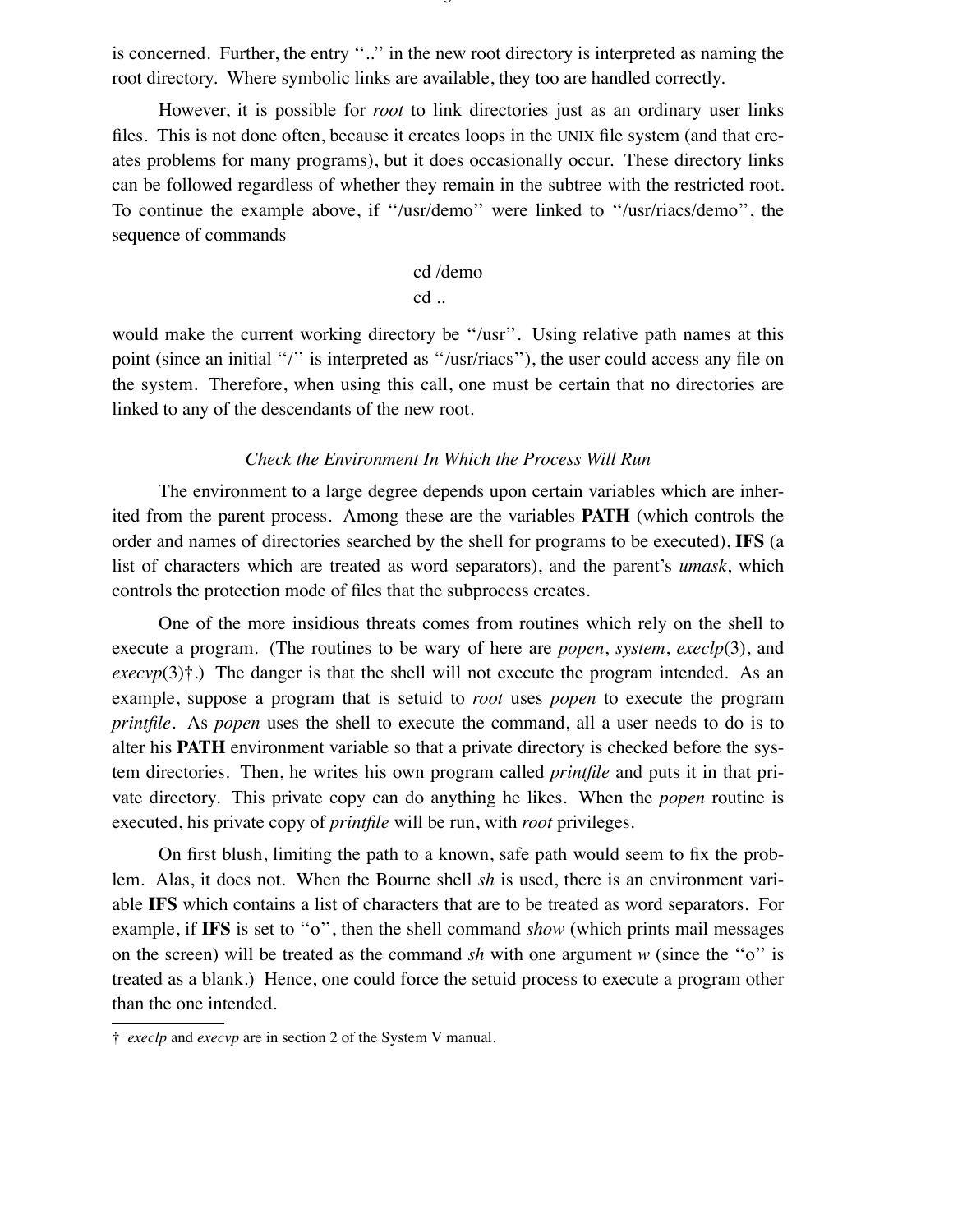Within a setuid program, all subprograms should be invoked by their full path name, or some path known to be safe should be prefixed to the command; and the IFS variable should be explicitly set to the empty string (which makes white space the only command separators.)

The danger from a badly-set *umask* is that a world-writable file owned by the effective UID of a setuid process may be produced. When a setuid process must write to a file owned by the person who is running the setuid program, and that file must not be writable by anyone else, a subtle but nonetheless dangerous situation arises. The usual implementation is for the process to create the file, *chown*(2) it to the real UID and real GID of the process, and then write to it. However, if the *umask* is set to 0, and the process is interrupted after the file is created but before it is *chowned* the process will leave a worldwritable file owned by the user who has the effective UID of the setuid process.

There are two ways to prevent this; the first is fairly simple, but requires the effective UID to be that of *root*. (The other method does not suffer from this restriction; it is described in a later section.) The *umask*(2) system call can be used to reset the *umask* within the setuid process so that the file is at no time world-writable; this setting overrides any other, previous settings. Hence, simply reset *umask* to the desired value (such as 022, which prevents the file from being opened for writing by anyone other than the owner) and then open the file. (The *umask* can be reset afterwards without affecting the mode of the opened file.) Upon return, the process can safely *chown* the file to the real UID and GID of the process. (Incidentally, only *root* can *chown* a file, which is why this method will not work for programs the effective UID of which is not *root*.) Note that if the process is interrupted between the *open*(2) and the *chown* the resulting file will have the same UID and GID as the process' effective UID and GID, but the person who ran the process will not be able to write to that file (unless, of course, his UID and GID are the same as the process' effective UID and GID.)

As a related problem, *umask* is often set to a dangerous value by the parent process; for example, if a daemon is started at boot time (from the file "/etc/rc" or "/etc/rc.local"), its default *umask* will be 0. Hence, any files it creates will be created world-writable unless the protection mask used in the system call creating the file is set otherwise.

# **Programming Style**

Although threats from the environment create a number of security holes, inappropriate programming style creates many more. While many of the problems in programming style are fairly typical (see [4] for a discussion of programming style in general), some are unique to UNIX and some to setuid programs.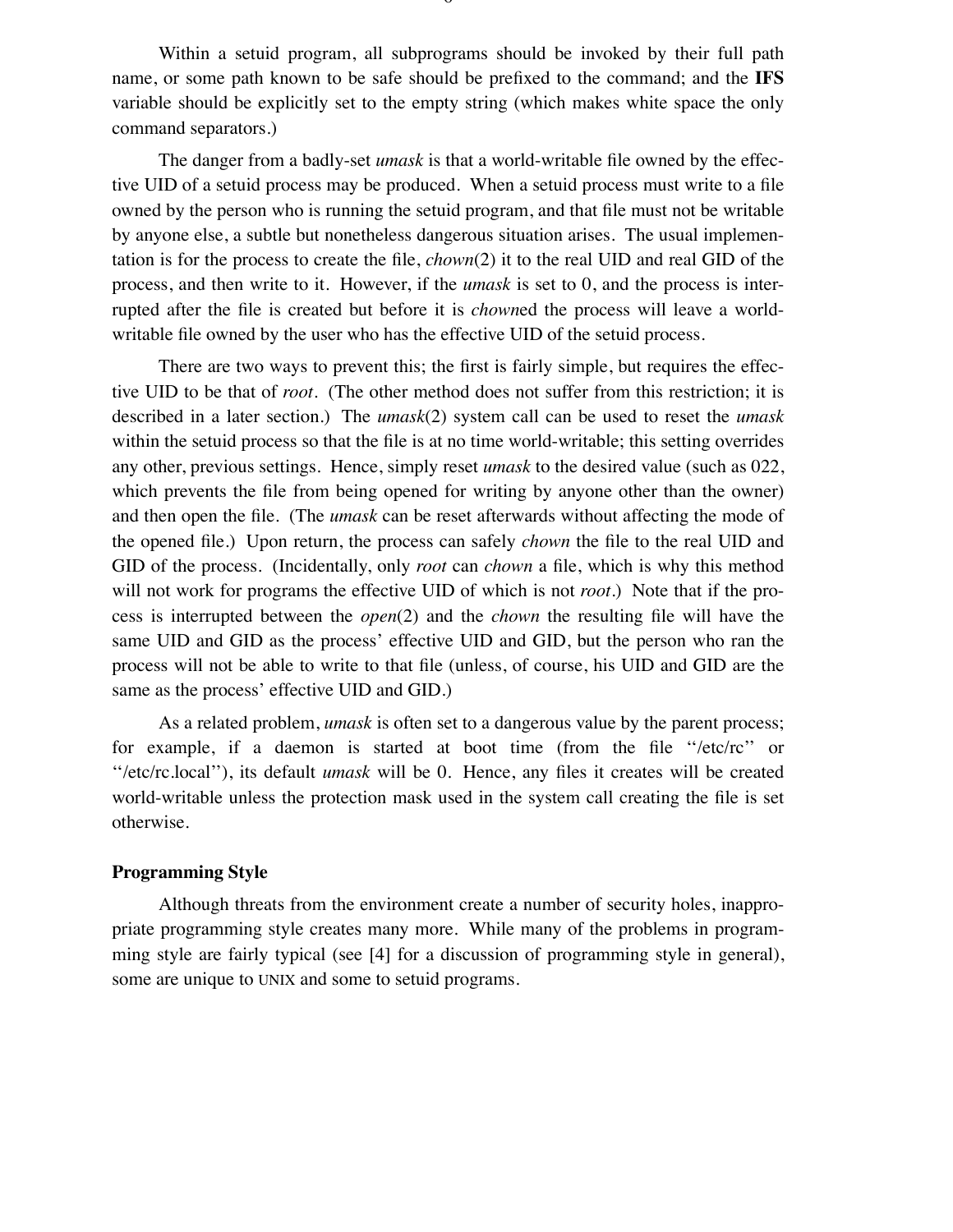## *Do Not Write Interpreted Scripts That Are Setuid*

 $\prime$ 

Some versions of UNIX allow command scripts, such as shell scripts, to be made setuid. This is done by applying the setuid bit to the command interpreter used, and then interpreting the commands in the script. Unfortunately, given the power and complexity of many command interpreters, it is often possible to force them to perform actions which were not intended, and which allow the user to violate system security. This leaves the owner of the setuid script open to a devastating attack. In general, such scripts should be avoided.

As an example, suppose a site has a setuid script of *sh* commands. An attacker simply executes the script in such a way that the shell which interprets the commands appears to have been invoked by a person logging in. UNIX applies the setuid bit on the script to the shell, and since it appears to be a login shell, it becomes interactive. At that point, the attacker can type his own commands, regardless of what is in the script.

One way to avoid having a setuid script is to turn off the setuid bit on the script, and rather than calling the script directly, use a setuid program to invoke it. This program should take care to call the command interpreter by its full path name, and reset environment information such as file descriptors and environment variables to a known state. However, this method should be used only as a last resort and as a temporary measure, since with many command interpreters it is possible even under these conditions to force them to take some undesirable action.

## *Do Not Use* creat *for Locking*

According to its manual page, "The mode given [*creat*(2)] is arbitrary; it need not allow writing. This feature has been used ... by programs to construct a simple exclusive locking mechanism." In other words, one way to make a lock file is to *creat* a file with an unwritable mode (mode 000 is the most popular for this). Then, if another user tried to *creat* the same file, *creat* would fail, returning.

The only problem is that such a scheme does not work when at least one of the processes has *root*'s UID, because protection modes are ignored when the effective UID is that of *root*. Hence, *root* can overwrite the existing file regardless of its protection mode. To do locking in a setuid program, it is best to use *link*(2). If a link to an already-existing file is attempted, *link* fails, even if the process doing the linking is a *root* process and the file is not owned by *root*.

With 4.2 Berkeley UNIX, an alternative is to use the  $flock(3)$  system call, but this has disadvantages (specifically, it creates advisory locks only, and it is not portable to other versions of UNIX).

The issue of covert channels [5] also arises here; that is, information can be sent illicitly by controlling resources. However, this problem is much broader than the scope of this paper, so we shall pass over it.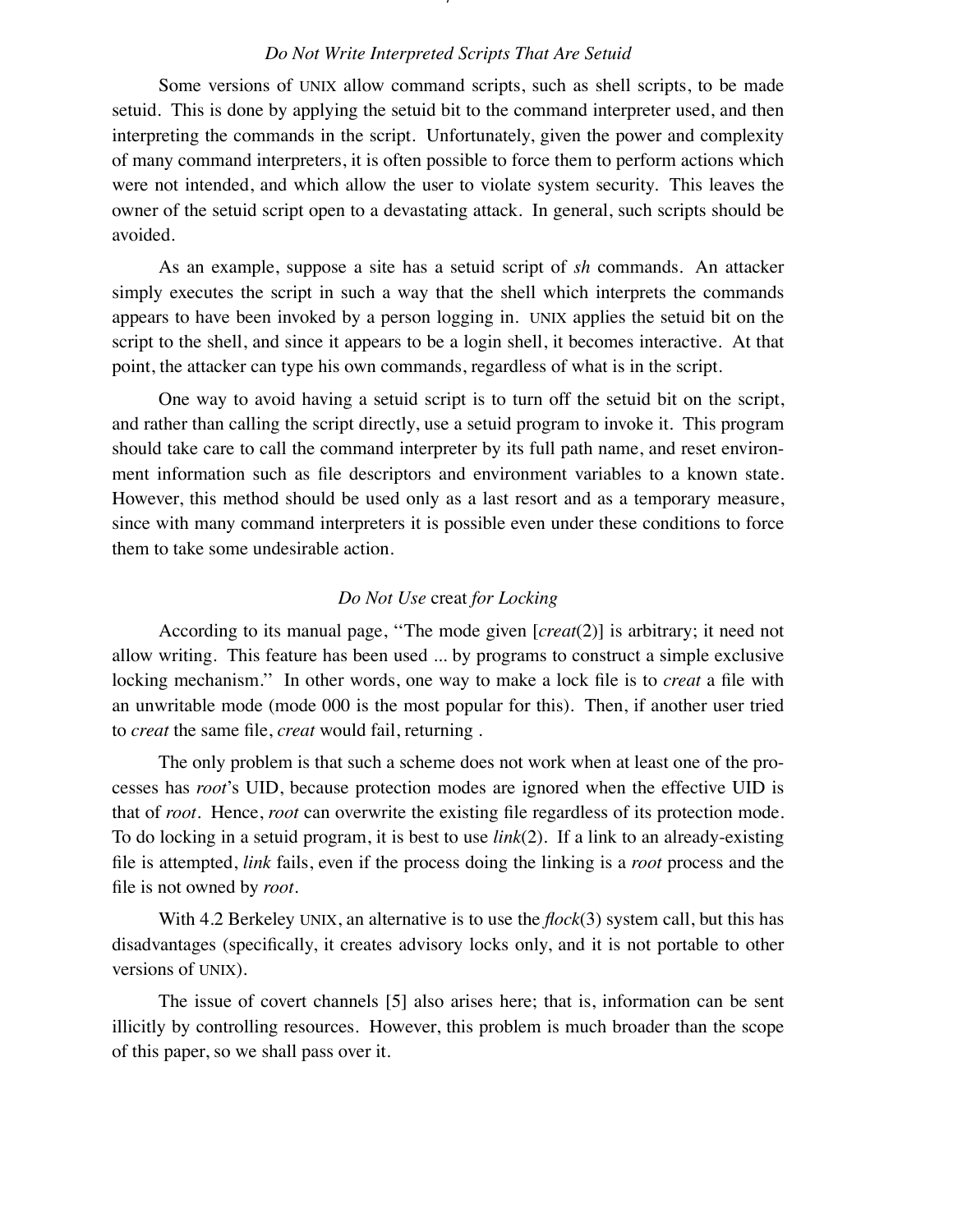## *Catch All Signals*

When a process created by running a setuid file dumps core, the core file has the same UID as the real UID of the process<sup>†</sup>. By setting *umasks* properly, it is possible to obtain a world-writable le owned by someone else. To prevent this, setuid programs should catch all signals possible.

Some signals, such as **SIGKILL** (in System V and 4.2BSD) and **SIGSTOP** (in 4.2BSD), cannot be caught. Moreover, on some versions of UNIX, such as Version 7, there is an inherent race condition in signal handlers, When a signal is caught, the signal trap is reset to its default value and *then* the handler is called. As a result, receiving the same signal immediately after a previous one will cause the signal to take effect regardless of whether it is being trapped. On such a version of UNIX, signals cannot be safely caught. However, if a signal is being *ignored*, sending the process a signal will *not* cause the default action to be reinstated; so, signals can be safely ignored.

The signals **SIGCHLD**, **SIGCONT**, **SIGTSTP**, **SIGTTIN**, and **SIGTTOU**\ (all of which relate to the stopping and starting of jobs and the termination of child processes) should be caught unless there is a specific reason not to do this, because if data is kept in a world-writable file, or data or lock files in a world-writable directory such as "/tmp", one can easily change information the process (presumably) relies upon. Note, however, that if a system call which creates a child (such as *system*, *popen*, or *fork*(2)) is used, the **SIGCHLD** signal will be sent to the process when the command given *system* is finished; in this case, it would be wise to ignore **SIGCHLD**.

This brings us to our next point.

#### *Be Sure Verification Really Verifies*

When writing a setuid program, it is often tempting to assume data upon which decisions are based is reliable. For example, consider a spooler. One setuid process spools jobs, and another (called the *daemon*) runs them. Assuming that the spooled files were placed there by the spooler, and hence are "safe", is again a recipe for disaster; the *at* spooler discussed earlier is an example of this. Rather, the daemon should attempt to verify that the spooler placed the file there; for example, the spooler should log that a file was spooled, who spooled it, when it was spooled, and any other useful information, in a protected file, and the daemon should check the information in the log against the spooled file's attributes. With the problem involving  $at$ , since the log file is protected, the daemon would never execute a file not placed in the spool area by the spooler.

 $\dagger$  On some versions of UNIX, such as 4.2BSD, no core file is produced if the real and effective UIDs of the process differ.

<sup>\</sup> The latter four are used by various versions of Berkeley UNIX and their derivatives to suspend and continue jobs. They do not exist on many UNIXes, including System V.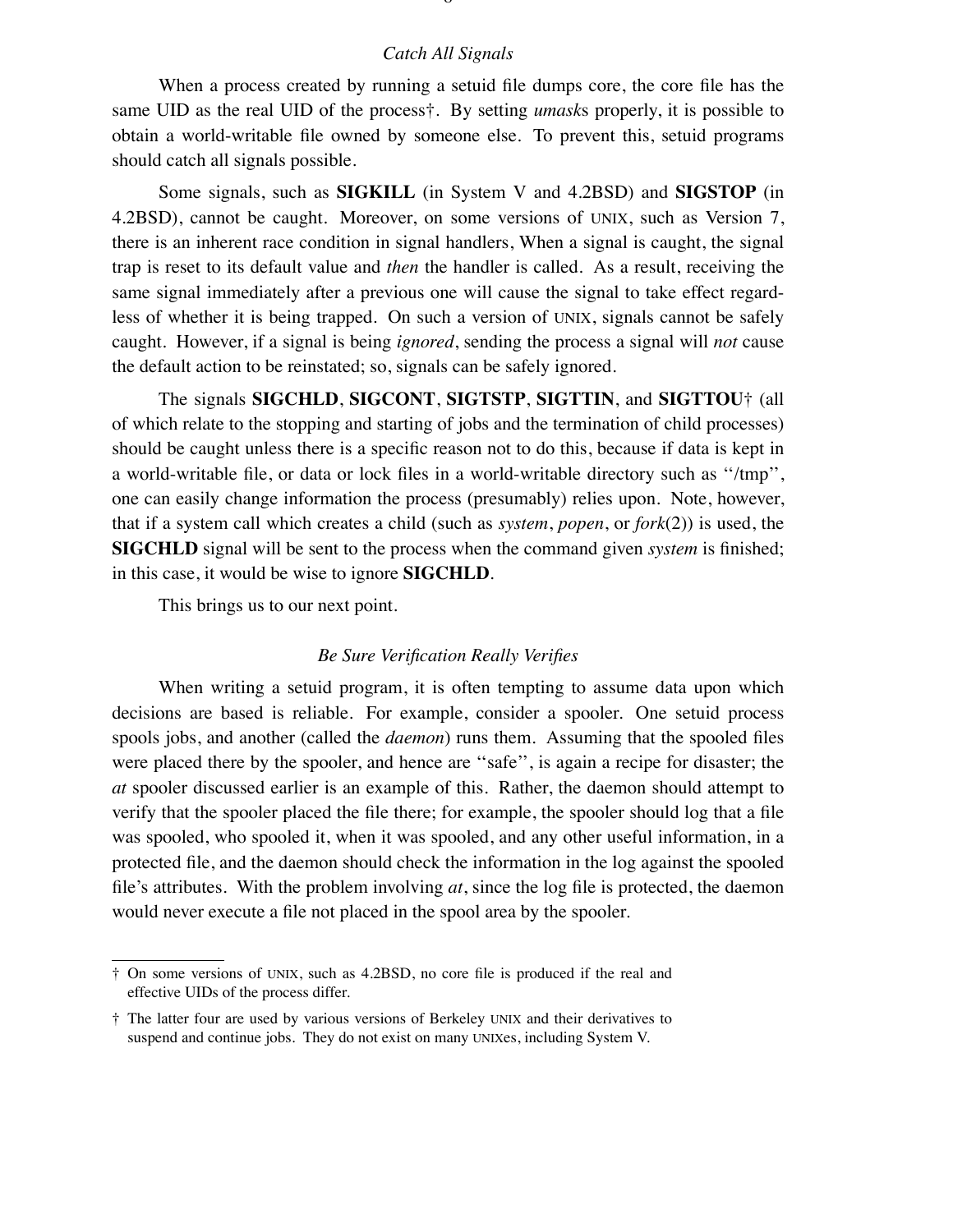## *Make Only Safe Assumptions About Recovery Of Errors*

If the setuid program encounters an unexpected situation that the program cannot handle (such as running out of file descriptors), the program should not attempt to correct for the situation. It should stop. This is the opposite of the standard programming maxim about robustness of programs, but there is a very good reason for this rule. When a program tries to handle an unknown or unexpected situation, very often the programmer has made certain assumptions which do not hold up; for example, early versions of the command  $su(1)$  made the assumption that if the password file could not be opened, something was disastrously wrong with the system and the person should be given *root* privileges so that he could fix the problem. Such assumptions can pose extreme danger to the system and its users.

When writing a setuid program, keep track of things that can go wrong  $-$  a command too long, an input line too long, data in the wrong format, a failed system call, and so forth  $-$  and at each step ask, "if this occurred, what should be done?" If none of the assumptions can be verified, or the assumptions do not cover all cases, at that point the setuid program should *stop*. Do not attempt to recover unless recovery is guaranteed; it is too easy to produce undesirable side-effects in the process.

Once again, when writing a setuid program, if you are not sure how to handle a condition, exit. That way, the user cannot do any damage as a result of encountering (or creating) the condition.

For an excellent discussion of error detection and recovery under UNIX, see [6].

### *Be Careful With I/O Operations*

When a setuid process must create and write to a file owned by the person who is running the setuid program, either of two problems may arise. If the setuid process does not have permission to create a file in the current working directory, the file cannot be created. Worse, it is possible that the file may be created and left writable by anyone. The usual implementation is for the process to create the file, *chown* it to the real UID and real GID of the process, and then write to it. However, if the *umask* is set to 0, and the process is interrupted after the file is created but before it is *chowned*, the process will leave a world-writable file owned by the user who has the effective UID of the setuid process.

The section on checking the environment described a method of dealing with this situation when the program is setuid to *root*. That method does not work when the program is setuid to some other user. In that case, the way to prevent a setuid program from creating a world-writable file owned by the effective UID of the process is far more complex, but eliminates the need for any *chown* system calls. In this method, the process *fork*(2)s, and the child resets its effective UID and GID to the real UID and GID. The parent then writes the data to the child via *pipe*(2) rather than to the file; meanwhile, the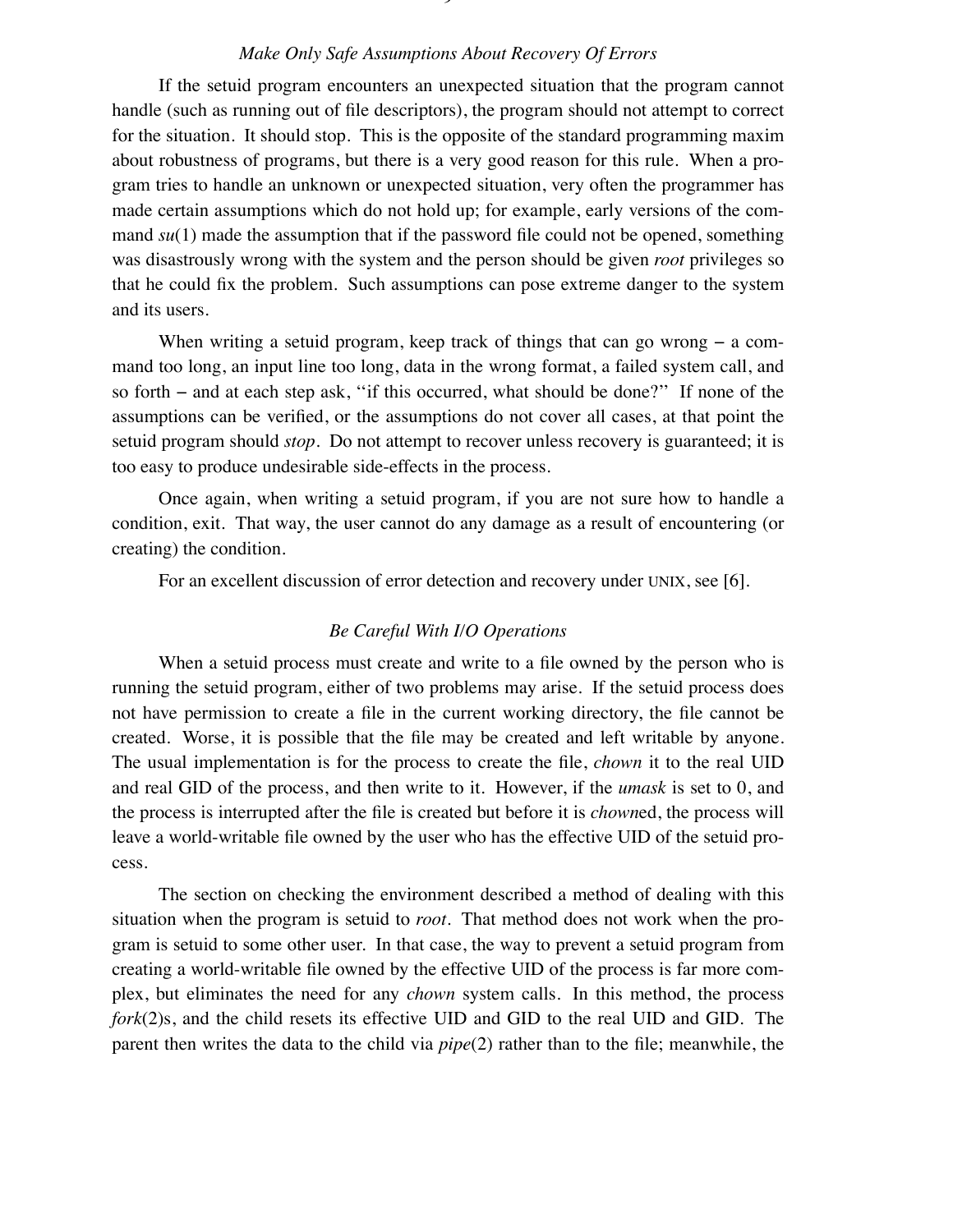child creates the file and copies the data from the pipe to the file. That way, the file is never owned by the user whose UID is the effective UID of the setuid process.

Some UNIX systems, notably 4.2 BSD, allow a third method. The basic problem here is that the system call *setuid*(3)<sup> $\dagger$ </sup> can only set the effective UID to the real UID (unless the process runs with *root* privileges, in which case both the effective and real UIDs are reset to the argument.) Once the effective UID is reset with this call, the old effective UID can never be restored (again, unless the process runs with *root* privileges.) So it is necessary to avoid resetting any UIDs when creating the file; this leads to the creation of another process or the use of *chown*. However, 4.2BSD provides the capability to reset the effective UID independently of the real UID using the system call *setreuid*(2). A similar call, *setregid*(2), exists for the real and effective GIDs So, all the program need do is use these calls to exchange the effective and real UIDs, and the effective and real GIDs. That way, the old effective UID can be easily restored, and there will not be a problem creating a file owned by the person executing the setuid program.

#### **Conclusion**

To summarize, the rules to remember when writing a setuid program are:

- Be as restrictive as possible in choosing the UID and GID.
- Reset effective UIDs and GIDs before calling *exec*.
- Close all but necessary file descriptors before calling *exec*.
- Be sure a restricted root really restricts.
- Check the environment in which the process will run.
- Do not write interpreted scripts that are setuid.
- Do not use *creat* for locking.
- Catch all signals.
- Be sure verification really verifies.
- Make only safe assumptions about recovery of errors.
- Be careful with I/O operations.

Setuid programs are a device to allow users to acquire new privileges for a limited amount of time. As such, they provide a means for overriding the protection scheme designed into UNIX. Unfortunately, given the way protection is handled in UNIX, it is the best solution possible; anything else would require users to share passwords widely, or the UNIX kernel to be rewritten to allow access lists for files and processes. For these reasons, setuid programs need to be written to keep the protection system as potent as possible even when they evade certain aspects of it. Thus, the designers and implementors of setuid programs should take great care when writing them.

<sup>\</sup> This system call is in section 2 of the System V manual.